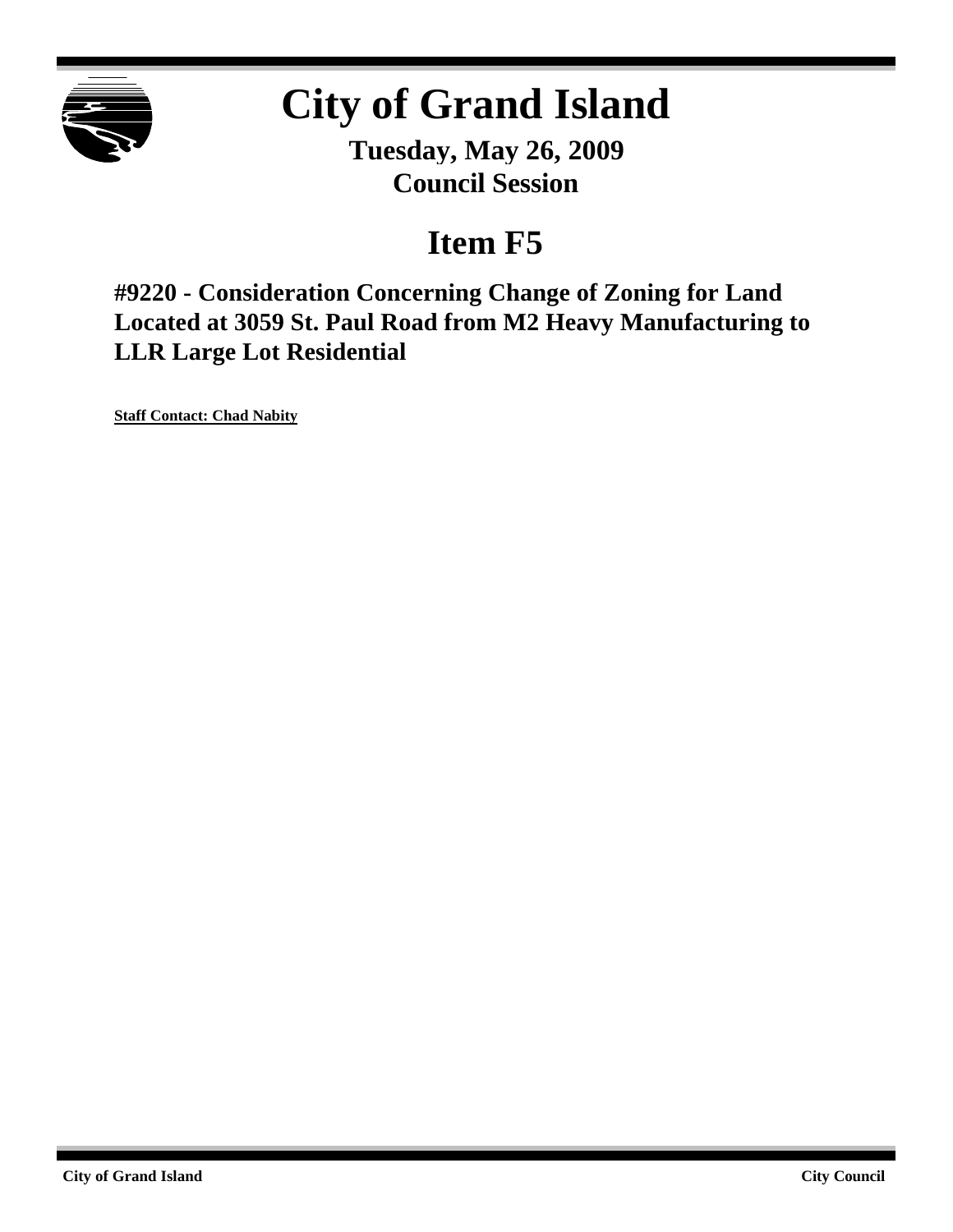## ORDINANCE NO. 9220

An ordinance rezoning a certain tract of land within the zoning jurisdiction of the City of Grand Island; changing the land use classification of the South One-half of Lot Four (4), in Garden Place, a Subdivision of a part of the Northwest Quarter of Section Three (3), Township Eleven (11) North, Range Nine (9) West of the  $6<sup>th</sup>$  P.M. in Hall County, Nebraska from M2 Heavy Manufacturing to LLR Large Lot Residential; directing that such zoning change and classification be shown on the Official Zoning Map of the City of Grand Island pursuant to the provisions of Sections 36-44 and 36-51; and providing for publication and an effective date of this ordinance.

WHEREAS, the Regional Planning Commission on May 6, 2009, held a public hearing and made a recommendation on the proposed zoning of such area; and

WHEREAS, notice as required by Section 19-923, R.R.S. 1943, has been given to the Boards of Education of the school districts in Hall County, Nebraska; and

WHEREAS, after public hearing on May 26, 2009, the City Council found and determined the change in zoning be approved and made.

BE IT ORDAINED BY THE MAYOR AND COUNCIL OF THE CITY OF GRAND ISLAND, NEBRASKA:

SECTION 1. The following tract of land is hereby rezoned, reclassified and changed from M2 Heavy Manufacturing to LLR Large Lot Residential:

South One-half of Lot Four (4), in Garden Place, a Subdivision of a part of the Northwest Quarter of Section Three (3), Township Eleven (11) North, Range Nine (9) West of the  $6<sup>th</sup>$  P.M. in Hall County, Nebraska.

SECTION 2. That the Official Zoning Map of the City of Grand Island, Nebraska, as established by Sections 36-44 and 36-51 of the Grand Island City Code be, and the